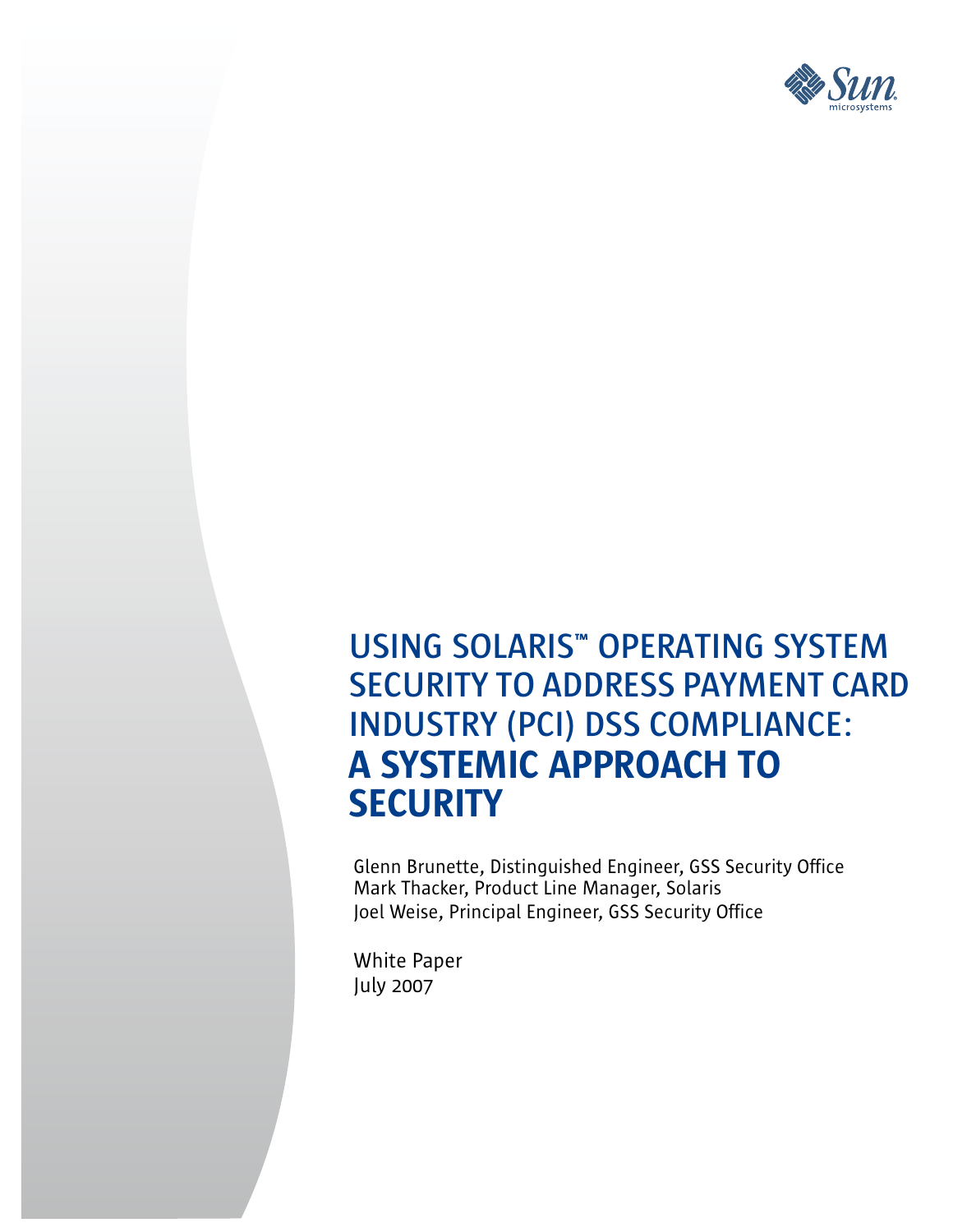## **Table of Contents**

| Using Solaris" Operating System Security to Address Payment Card |
|------------------------------------------------------------------|
|                                                                  |
|                                                                  |
|                                                                  |
|                                                                  |
|                                                                  |
|                                                                  |
|                                                                  |
| Cryptographic Services and Encrypted Communication 6             |
|                                                                  |
| Repeatable Security Hardening and Monitoring 8                   |
|                                                                  |
|                                                                  |
|                                                                  |
|                                                                  |
|                                                                  |
|                                                                  |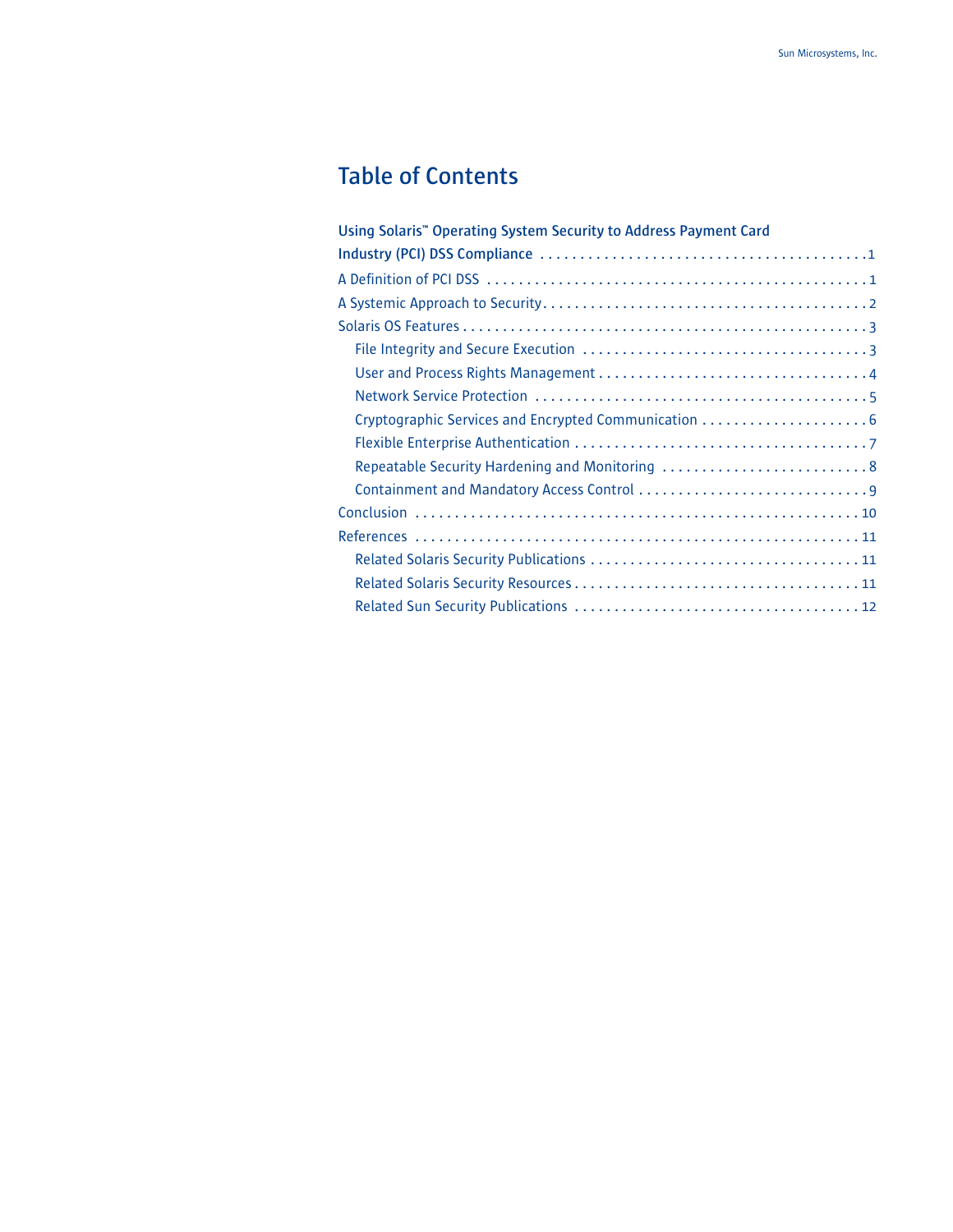## **Using Solaris™ Operating System Security to Address Payment Card Industry (PCI) DSS Compliance**

The Solaris™ Operating System (Solaris OS), an advanced operating system from Sun™ Microsystems, is an ideal choice for organizations addressing the Payment Card Industry Data Security Standard (PCI DSS). Fully supported on more than 800 SPARC® based and x64/x86-based systems, the Solaris OS includes hundreds of features making it efficient, secure and reliable. This whitepaper presents security features of the Solaris 10 OS and related Sun technologies, and describes how they can be used by organizations in complying with the PCI DSS. Administrative, managerial, procedural or physical controls specified by the PCI DSS that the Solaris OS does not directly address are outside the scope of this paper.

Note that a prescriptive solution for addressing the PCI DSS is not documented here, as compliance is site, application, infrastructure and deployment specific. Rather, the intent is to identify the Solaris OS features and options that can be leveraged to help address the PCI DSS. If detailed design and implementation instructions are required, please contact a local Sun representative or visit the Sun web site at <http://www.sun.com> for more information.

## **A Definition of PCI DSS**

According to the PCI Security Standards organization<sup>1</sup>, "the PCI DSS is a multifaceted security standard that includes requirements for security management, policies, procedures, network architecture, software design and other critical protective measures. This comprehensive standard is intended to help organizations proactively protect customer account data."

PCI DSS compliance is an exercise in risk management with the purpose of reducing risk in IT environments so that payment information can be processed without compromise. Given the nature of payment information and the variety of regulations that apply, IT systems must exhibit a sufficient level of security assurance to provide for the confidentiality, integrity, availability and privacy of both data and processing resources. For example, these resources must be protected so that they cannot be adversely affected by being delayed, deleted, modified or disclosed by an unauthorized entity.

PCI DSS is a 'living' standard that is reviewed and updated as necessary to address new and evolving technologies and threats. An adaptive security approach such as Sun<sup>sm</sup> Systemic Security is recommended to accommodate change and keep up with the evolving nature of the standard.

<sup>1.</sup> PCI Security Standards Council. <http://www.pcisecuritystandards.org>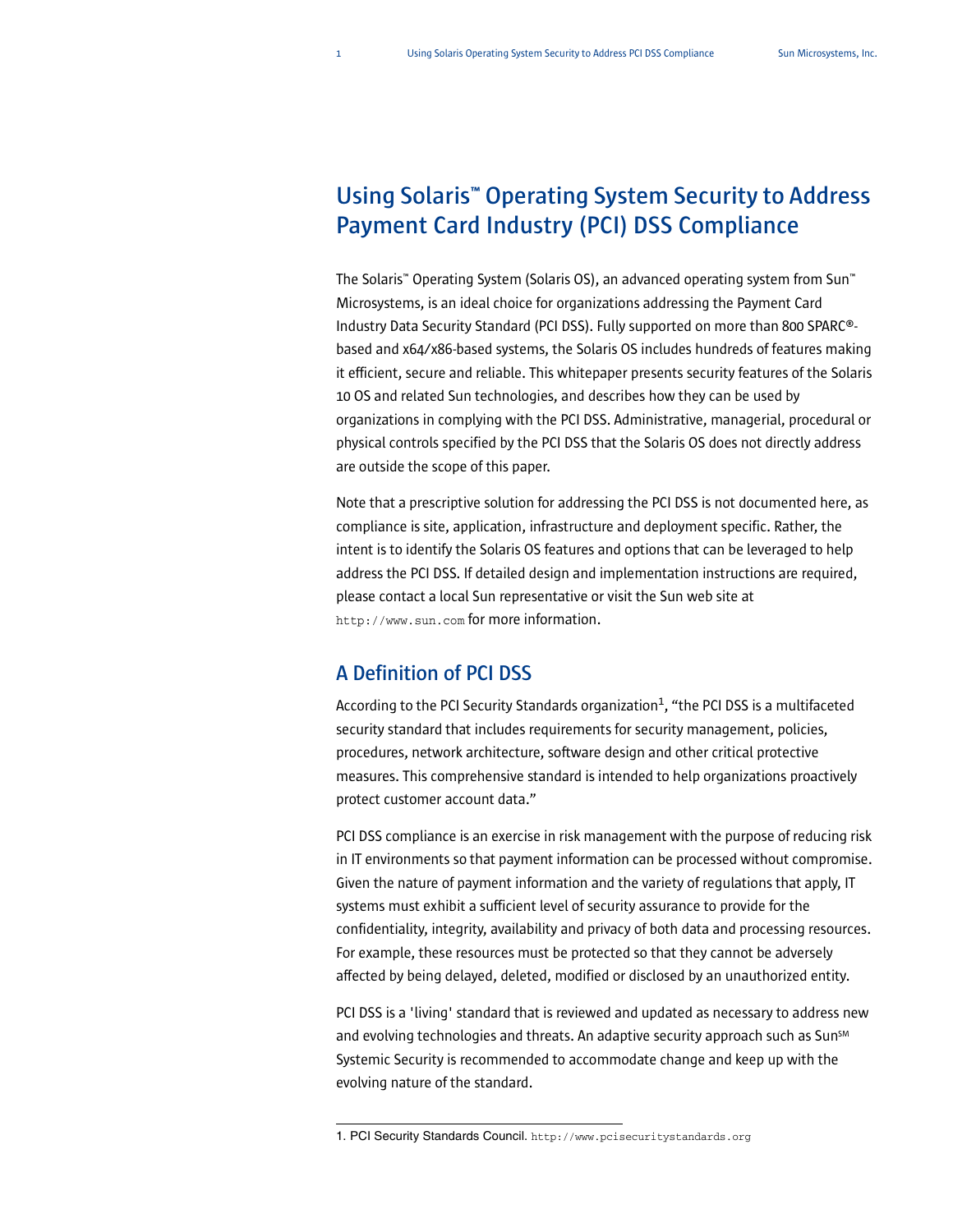The primary information security objectives or principles of the PCI DSS version 1.1 are summarized in [Table](#page-3-0) 1.

<span id="page-3-0"></span>*Table 1. PCI DSS Principles and associated requirements.*

| [1] Build and Maintain a Secure Network         |                                                                                           |  |
|-------------------------------------------------|-------------------------------------------------------------------------------------------|--|
| Requirement 1:                                  | Install and maintain a firewall configuration to protect cardholder data                  |  |
| Requirement 2:                                  | Do not use vendor-supplied defaults for system passwords and other<br>security parameters |  |
| [2] Protect Cardholder Data                     |                                                                                           |  |
| Requirement 3:                                  | Protect stored cardholder data                                                            |  |
| Requirement 4:                                  | Encrypt transmission of cardholder data across open, public networks                      |  |
| [3] Maintain a Vulnerability Management Program |                                                                                           |  |
| Requirement 5:                                  | Use and regularly update anti-virus software                                              |  |
| Requirement 6:                                  | Develop and maintain secure systems and applications                                      |  |
| [4] Implement Strong Access Control Measures    |                                                                                           |  |
| Requirement 7:                                  | Restrict access to cardholder data by business need-to-know                               |  |
| Requirement 8:                                  | Assign a unique ID to each person with computer access                                    |  |
| Requirement 9:                                  | Restrict physical access to cardholder data                                               |  |
| [5] Regularly Monitor and Test Networks         |                                                                                           |  |
|                                                 | Requirement 10: Track and monitor all access to network resources and cardholder data     |  |
|                                                 | Requirement 11: Reqularly test security systems and processes                             |  |
| [6] Maintain an Information Security Policy     |                                                                                           |  |
|                                                 | Requirement 12: Maintain a policy that addresses information security                     |  |

## **A Systemic Approach to Security**

It is important to understand that the PCI DSS is not a prescriptive list of mandated controls. Rather, the underlying intent of the standard is to ensure that organizations design, architect, implement and manage a comprehensive risk management and security program. An integral component of this security effort is a security architecture based upon systemic security principles.

Sun Systemic Security is a comprehensive architectural approach that allows organizations to implement and manage controls that are capable of responding to new and different threats over time. The primary principles of this approach to security (versus, for example, a prescriptive or checklist approach) are self-preservation, defense in depth, least privilege, compartmentalization and proportionality. The security architecture is designed, implemented and managed within the context of a continuous improvement schema, helping organizations mature over time to anticipate evolving threats. These features make a security architecture based upon Sun Systemic Security an ideal solution for addressing the PCI DSS.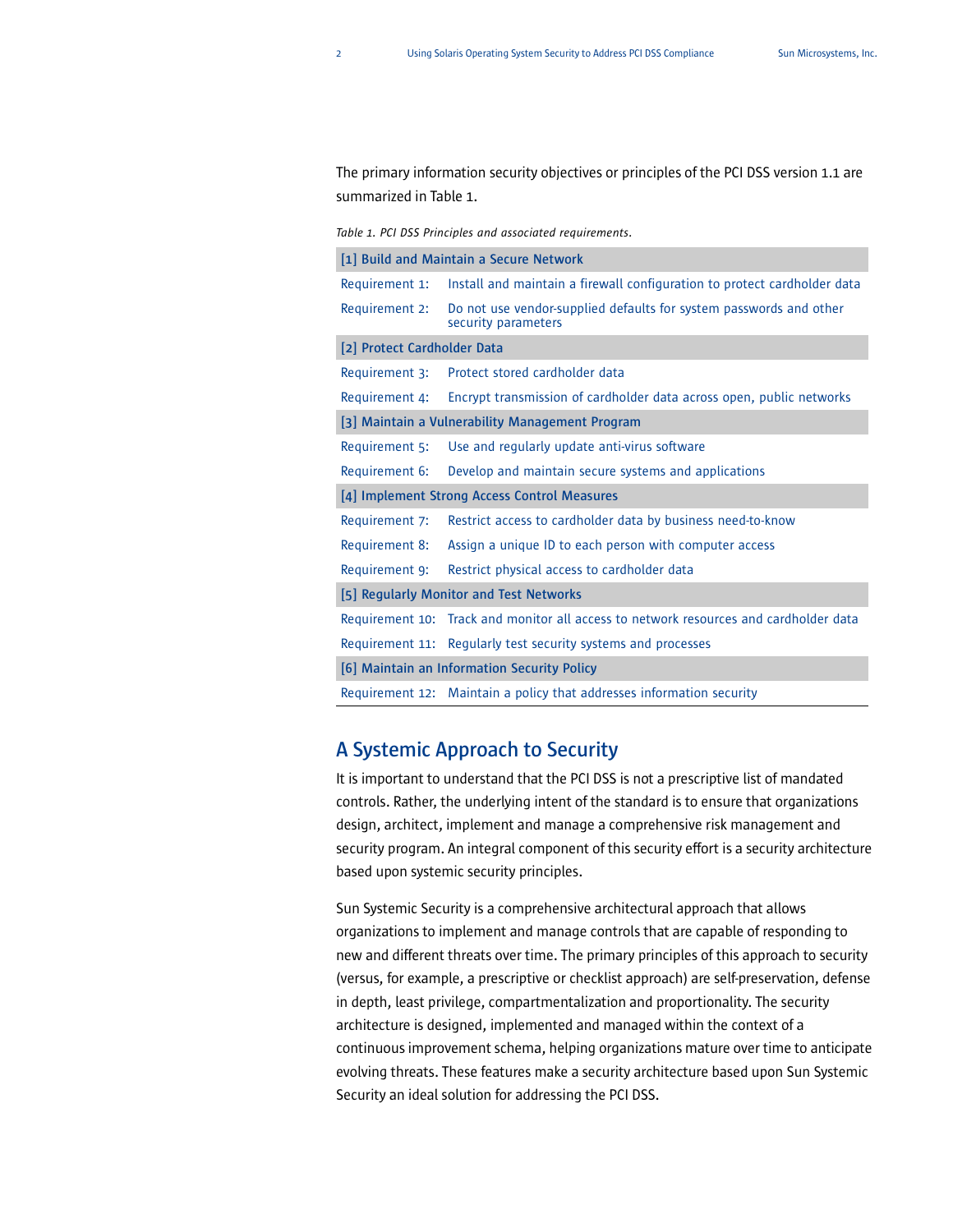A complete program should include the following features:

- A *security governance structure* to ensure that executive management is accountable for and actively promotes security throughout the enterprise
- A *security policy* that dictates which security elements should be implemented to enable appropriate risk management, privacy and security controls
- A *comprehensive security architecture* built upon and leveraging the systemic security principles

## **Solaris OS Features**

The Solaris OS should be considered not in isolation but as an integral component of an overall security effort. It is within this context of an overall security approach that the the various Solaris security features are described. As an operating system, the Solaris OS is not oriented towards direct support of administrative or managerial requirements such as a security policy or security procedures development. However, the Solaris OS is a critical component in the infrastructure used to enable compliance with these and other requirements of the standard.

The following Solaris OS features can be used to address the pertinent PCI DSS requirements:

- [File Integrity and Secure Execution](#page-4-0)
- [User and Process Rights Management](#page-5-0)
- [Network Service Protection](#page-6-0)
- [Cryptographic Services and Encrypted Communication](#page-7-0)
- [Flexible Enterprise Authentication](#page-8-0)
- [Repeatable Security Hardening and Monitoring](#page-9-0)
- [Containment and Mandatory Access Control](#page-10-0)

Each of these features is covered in more detail in the following sections. Each feature is briefly described, followed by a discussion of how that item can be applied to help address PCI DSS compliance.

## <span id="page-4-0"></span>**File Integrity and Secure Execution**

System administrators can detect possible attacks on their systems by monitoring for changes to file information. In the Solaris 10 OS, binaries are digitally signed, enabling administrators to track changes easily. In addition, all patches or enhancements are embedded with digital signatures, eliminating the false positives associated with upgrading or patching file integrity-checking software. Any binary can be signed—thirdparty commercial offerings, open source, or code developed on-site—without needing access to the source code.

The Solaris 10 OS also introduces the Basic Audit and Reporting Tool (BART), a file integrity-checking application for data files and customer applications. The BART utility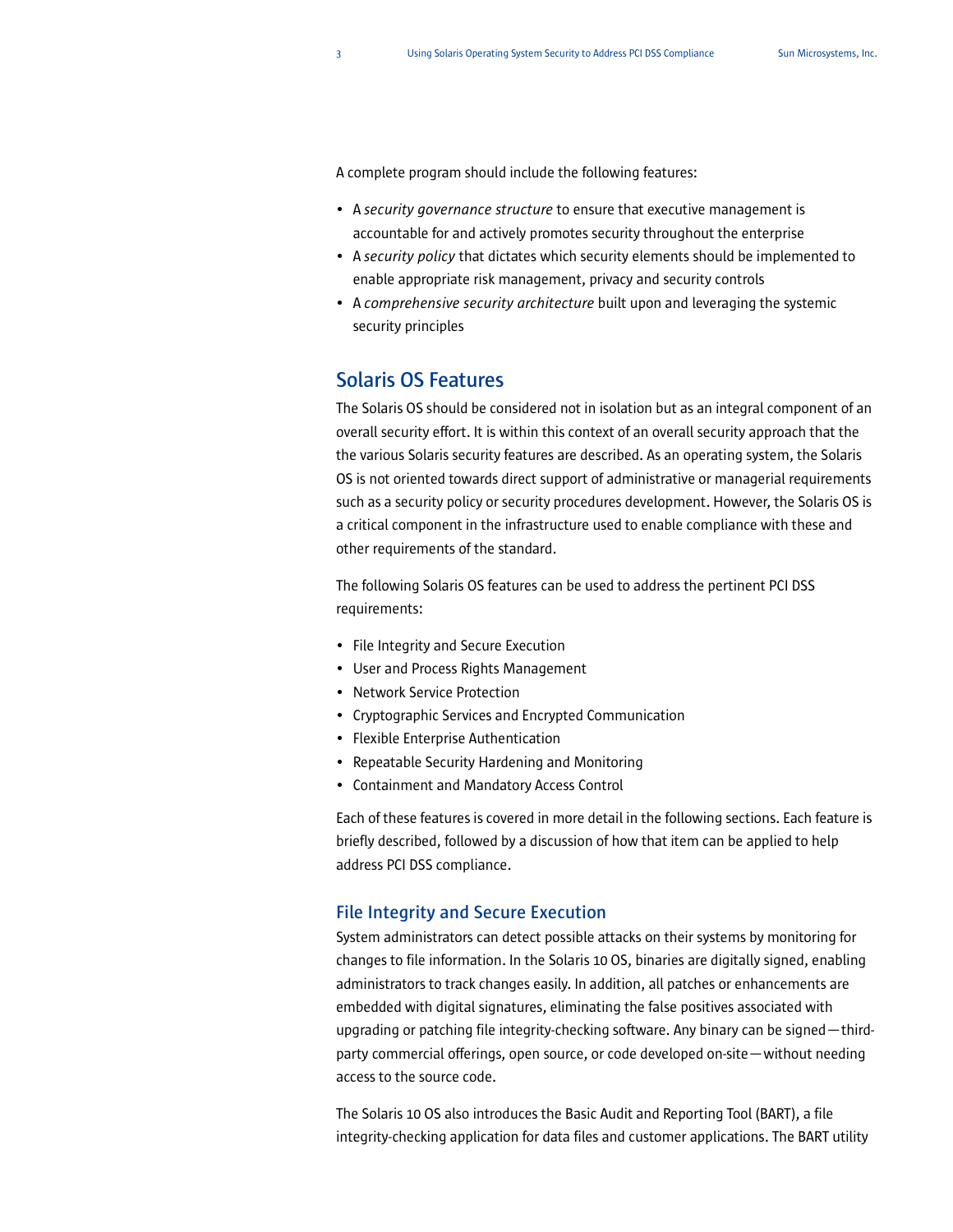allows customers to create snapshots of their own data, applications and critical system files and periodically scan for changes to these files.

Additionally, the Solaris Fingerprint Database project, hosted by Sun on the SunSolve<sup>SM</sup> Web site, provides digital fingerprints for all files shipped in the Solaris OS, spanning many previous generations of the operating system. The Solaris Fingerprint Database offers free online verification utilities that allow administrators to check the integrity of Solaris files on any existing system, to help confirm that no hacker has modified critical system files. Used individually or together, these file integrity tools provide powerful, flexible ways to monitor for changes to the operating system platform.

### Addressing PCI DSS

The embedded digital signatures and file integrity checking tools in Solaris 10 can be used as part of a vulnerability management program and can assist in maintaining and monitoring network security. These features help identify changes to data or applications and can be scripted into a reactive response mechanism. Maintaining a vulnerability management program includes consideration of anti-virus scanning applications. It is important to note that the Solaris OS does not itself suffer from Microsoft Windows-specific viruses, a common threat to computer vulnerability.

The built-in Solaris 10 OS file integrity features help to mitigate and react to inappropriate changes to files, and these features should be integrated within a comprehensive detection practice. For example, a system administrator can utilize the bart command with a given set of special privileges in a nightly process to scan critical system files and data for possible changes. If the nightly scan detects a change in a file, it can notify an administrator or take other corrective action. When used with privileges as noted, the file scanning process itself would not need to run with unlimited superuser power and could not be used as an attack vector to modify data.

### <span id="page-5-0"></span>**User and Process Rights Management**

In traditional UNIX platform-based operating systems, applications and users often need administrative access to perform their jobs. However, most implementations offer just one level of higher privilege: root or superuser. In this situation, any user or application given root access has the ability to make major changes to the operating system—and root access like this is typically the target of hacking attempts.

The Solaris 10 OS offers unique User Rights Management (also known as role-based access control, or RBAC) and Process Rights Management (also known as privileges). Together, User and Process Rights Management technologies reduce risks by granting users and applications only the minimum capabilities needed to perform their duties. Unlike other solutions on the market, no application changes are required to take advantage of these security enhancements.

- #1: Build and Maintain a Secure Network
- #3: Maintain a Vulnerability Management Program
- #5: Regularly Monitor and Test **Networks**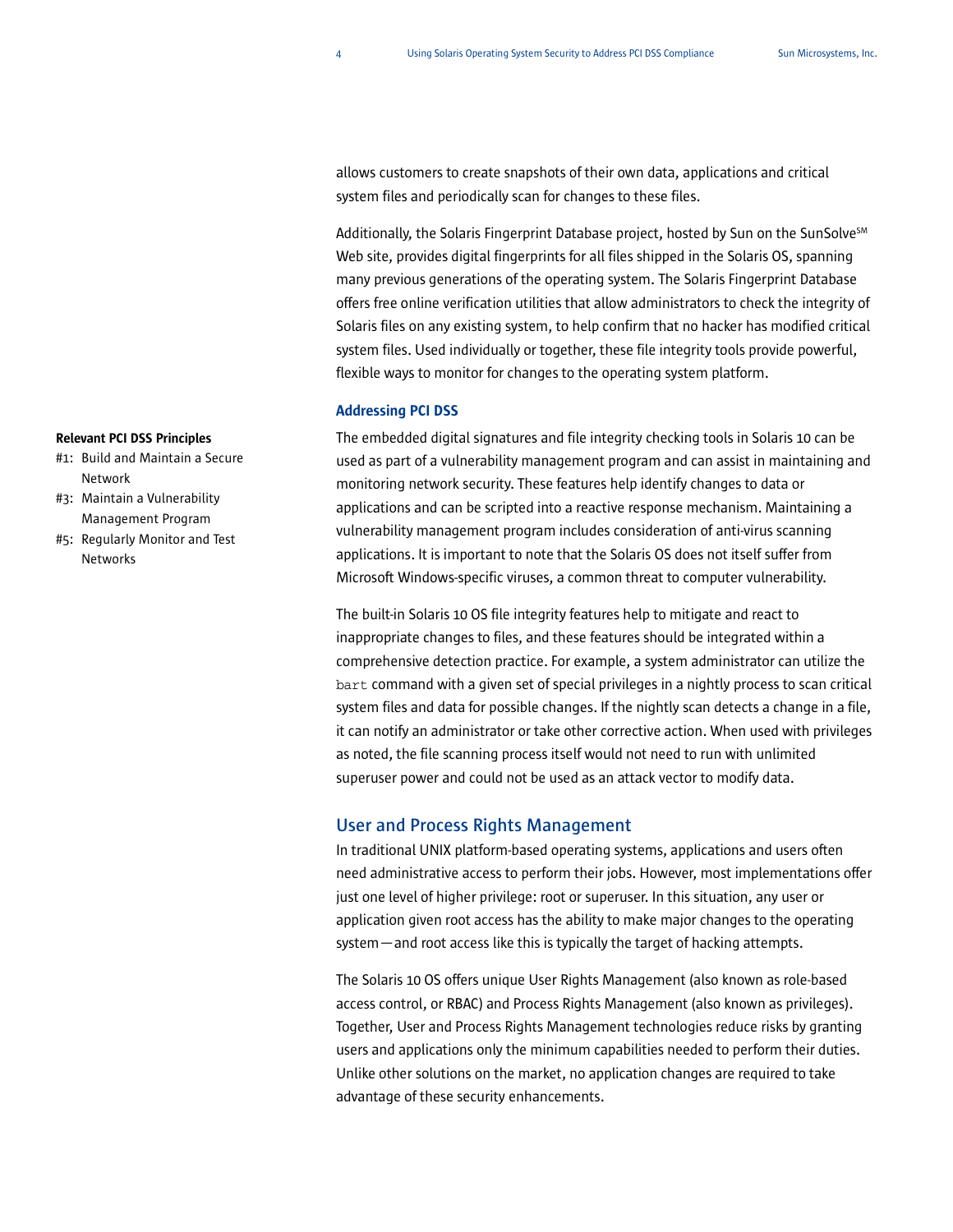Solaris applications also are protected from a possible form of intrusion known as *stack smashing* by a non-executable stack feature. Solaris applications running on 64-bit SPARC®, AMD and Intel processors work together to prevent virus and trojan applications from executing code, without requiring application re-compilation or suffering the performance penalties of other operating systems.

Additionally, Solaris offers an extensive system event audit trail collection facility. Essentially all system events can be audited, with selective controls on which classes of events are audited governed on a per-user basis. Access to files, devices, roles, system services, and applications are recorded. This audit trail is part of Solaris 10's Common Criteria independent security certification and offers the ability to be exported into an open XML format or automatically transported to another system.

### Addressing PCI DSS

User and Process Rights Management technology can be used to build and maintain secure networks and implement strong access control measures. For example, all UNIX platform-based Web server software traditionally requires root access to serve applications on port 80, a commonly used Web TCP/IP port. However, with User and Process Rights Management, a Web server application on the Solaris 10 OS can be granted just the privileges required to enable it to bind to low numbered ports (port 80) without providing additional administrative access. If the Web server software is attacked, the hacker cannot escalate privileges, launch additional attacks, or gain further access to the system, nor compromise files and material related to cardholder data. The Web server itself could be managed by only a select group of users who have a specific role defined just to manage this particular service, and none other. This example is fully detailed in the document *Eliminating Web Page Hijacking With Solaris* [Security](#page-12-0), as seen in the Reference section.

As another example, a person, or group of people, performing the task of system log analysis on a given set of machines should not have to have the ability to create or delete system log information. The User and Process Rights Management features can be used to create a role for those individuals. This role can grant them read-only access to certain commands and certain files that they do not own themselves, without granting them full administrative rights on the system. Because Solaris records the real identity of the person doing the activity in addition to the name of the role, all actions are accounted for on a Solaris system.

## <span id="page-6-0"></span>**Network Service Protection**

The Solaris 10 OS ships with Solaris IP Filter firewall software pre-installed. This integrated firewall can reduce the number of network services that are exposed to attack and provides protection against maliciously crafted networking packets. Starting in the Solaris 10 8/07 release, the IP Filter firewall can also filter traffic flowing between Solaris Containers when it is configured in the Global Zone. In addition, TCP Wrappers

- #1: Build and Maintain a Secure Network
- #4: Implement Strong Access Control Measures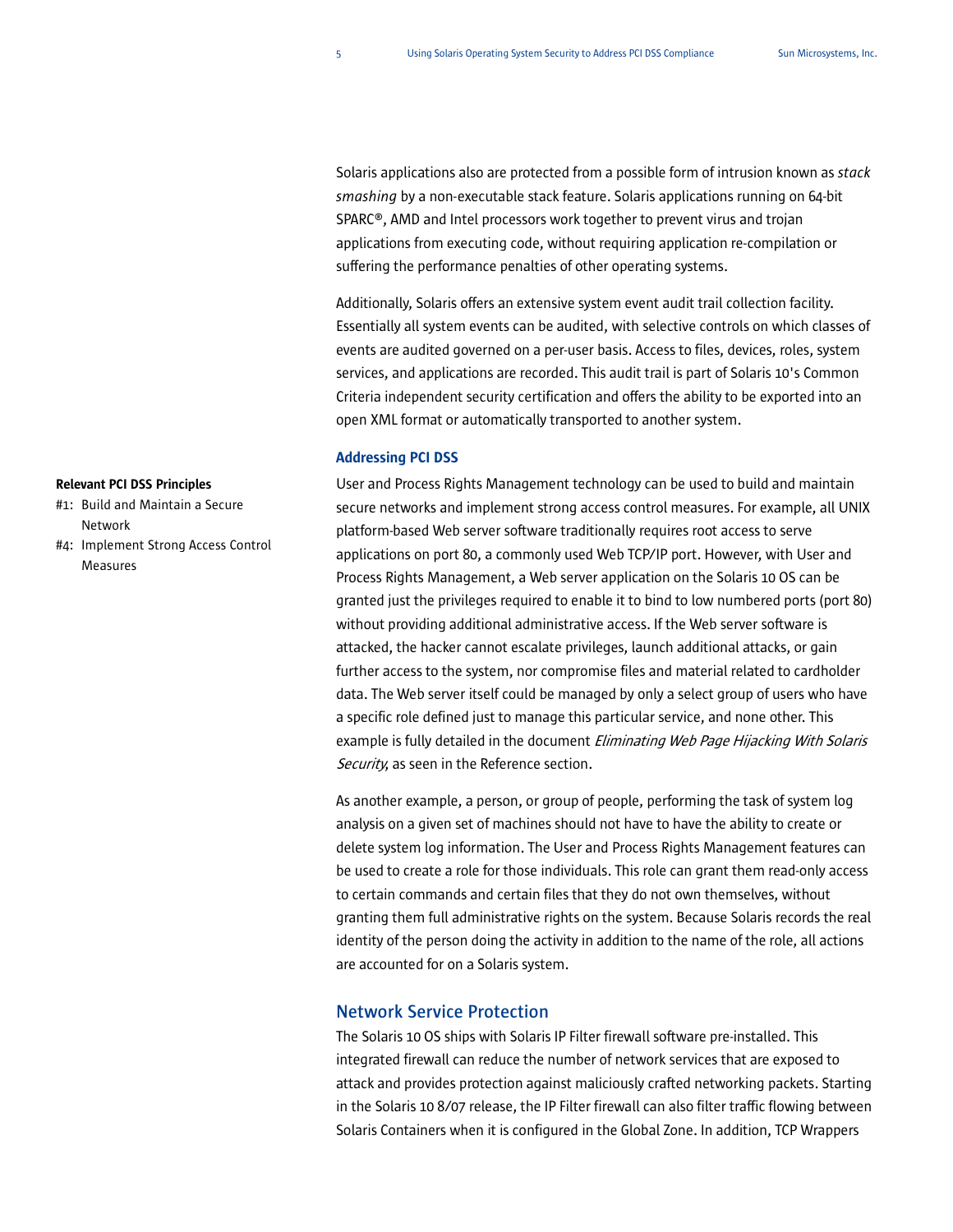are integrated into the Solaris 10 OS, limiting access to service-based allowed domains. For example, access to an FTP server could be limited only to the internal.foo.com domain.

The Solaris OS also provides protection against inappropriate use of network resources through its Secure By Default networking configuration. At installation time, a system administrator is offered a choice of running a system with many networking services disabled, and other more commonly used services are configured for use only by the system itself. An administrator can also choose to enable or disable how an individual network service listens for network connections and can reset the entire system to a secured state with one simple command. When configured in this manner, a Solaris 10 system retains a usable GUI interface, can browse the Web, send email and do other outbound communications. Only the Solaris Secure Shell encrypted remote access method is allowed for inbound communication.

### Addressing PCI DSS

The networking and filtering features of Solaris 10 can be used to help build and maintain a secure network. The IP Filter firewall and TCP Wrappers are integrated into the Solaris OS, enabling administrators to configure access to specific resources for specific customer segments and also help protect against certain types of Denial of Service attacks. By utilizing the Secure By Default networking configuration, system administrators start from a known good configuration in which no networking services are exposed for un-encrypted communication. From this starting point, an administrator can enable only the services needed for their specific site, thereby reducing exposure to attack by leaving other services disabled.

## <span id="page-7-0"></span>**Cryptographic Services and Encrypted Communication**

For high-performance, system-wide cryptographic routines, the Solaris Cryptographic Framework adds a standards-based, common API that provides a single point of administration and uniform access to both software and hardware-accelerated, cryptographic functions. The pluggable Solaris Cryptographic Framework can balance loads across accelerators, increasing encrypted network traffic throughput. This framework is available to applications written to use Public Key Cryptography Standards (PKCS) #11, Sun Java™ Enterprise System (using Netscape Security Services (NSS) cryptographic libraries), OpenSSL, and Java Cryptographic Extension (JCE) software.

Starting with the Solaris 10 8/07 release, the Solaris Key Management Framework is available to assist in managing digital certificates. The Key Management framework provides a single set of administrative commands for digital certificate creation requests, manipulation and loading across the most common formats used by OpenSSL, PKCS#11 and the NSS cryptographic libraries. A system administrator can now easily manage the full lifecycle of a digital certificate, regardless if they deploy the

## Relevant PCI DSS Principles #1: Build and Maintain a Secure

Network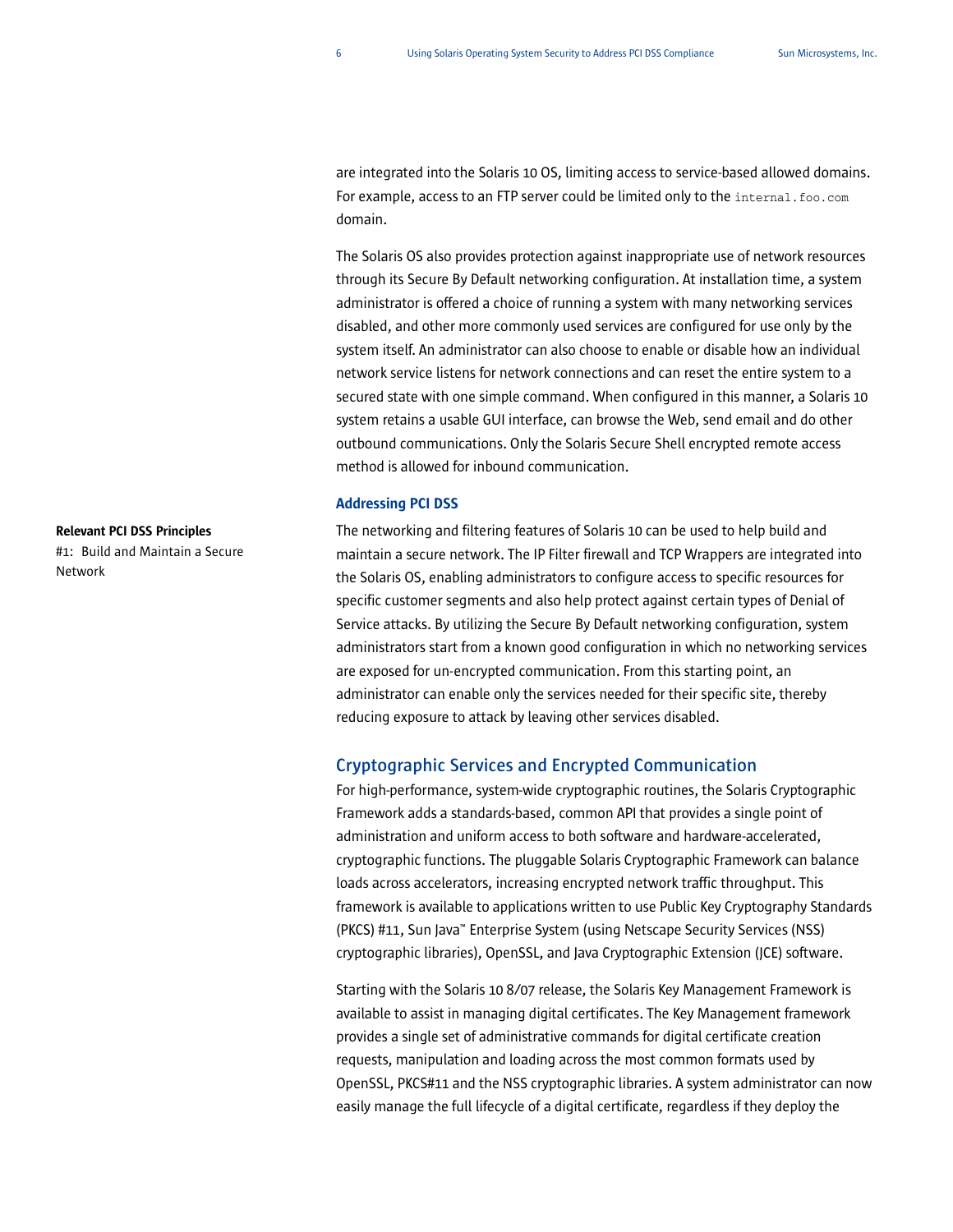certificate for use by a Web server, a VPN connection, a cryptographic accelerator card, a database or any other application.

Because the Solaris Cryptographic and Key Management Frameworks provide transparent application to high-speed cryptographic routines and accelerator cards, customers can process encrypted data more easily and for less computational cost than in previous Solaris releases. This capability can help customers utilize encrypted communications in new situations and potentially perform more transactions per second than was previously possible.

The Solaris OS also provides protection against theft of sensitive material by encrypting communications using the IPsec/IKE and Solaris Secure Shell protocols. Solaris IPsec/IKE complies with industry standards to provide encryption of data between two or more systems over the network without requiring any application modification. Because IPsec/IKE are standards-based protocols, the Solaris OS can communicate with other operating systems, routers and firewalls to provide data privacy and over-the-wire encryption. The Solaris Secure Shell protocol is a specific set of utilities that have been modified to allow for encrypted remote access and file transfer between two systems. Solaris Secure Shell implements the SSHv2 protocol and thus can interoperate with other operating systems or devices that utilize these protocols.

#### Addressing PCI DSS

The encrypted communication capabilities in Solaris 10 directly address protecting cardholder data. Sensitive data can be encrypted as it is moved between one or more systems using the IPsec/IKE and Solaris Cryptographic Framework. Because the Cryptographic and Key Management Frameworks provide a single point of administration, customers can easily disable encryption algorithms that they have not authorized for use and all applications will be disallowed access to those algorithms. This capability helps with compliance and auditing requirements to use strong encryption of sensitive material.

## <span id="page-8-0"></span>**Flexible Enterprise Authentication**

The Solaris 10 OS delivers a number of flexible authentication features. The Pluggable Authentication Modules (PAM), a key foundation of the Solaris OS, makes it possible to add authentication services to the Solaris OS dynamically. Sun and third-party vendors provide numerous PAM modules, and customers can create their own modules to meet specific security needs. Technologies such as the Solaris Kerberos Service and Lightweight Directory Access Protocol (LDAP) utilize the PAM framework in the Solaris OS to deliver strong authentication of users and applications.

The Solaris Kerberos Service delivers Kerberos-enabled remote applications such as rsh, rcp, telnet, Solaris Secure Shell, and NFS file sharing. Kerberos-based protocols allow for enterprise single sign-on (SSO), authorization, and encrypted communication. In

## Relevant PCI DSS Principles #2: Protect Cardholder Data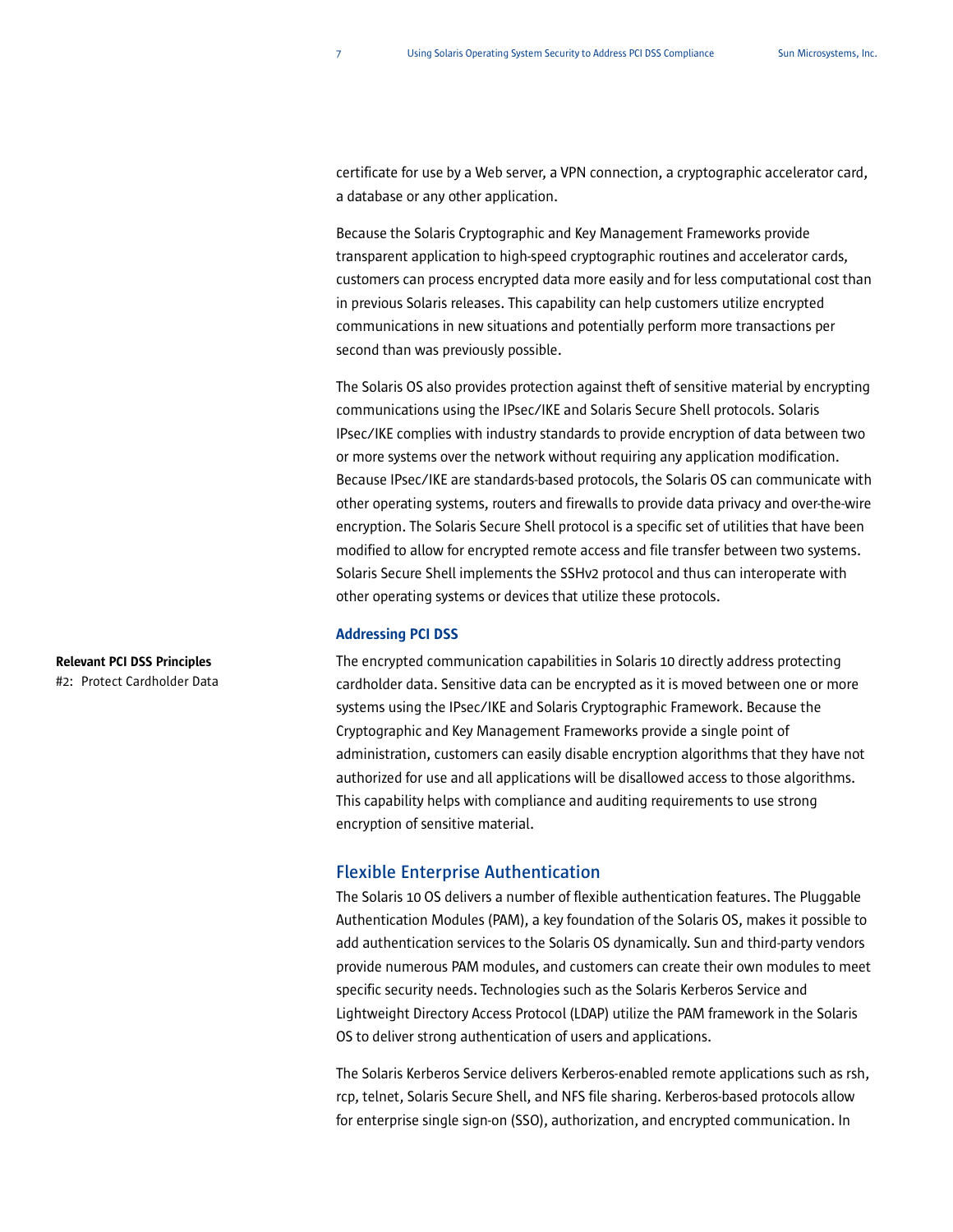addition, Kerberos-based applications never transmit a password over the network unencrypted and are interoperable with many different operating systems.

Lightweight Directory Access Protocol (LDAP) client-side authentication and interoperability enhancements enable enterprise-wide, secure, standards-based access to servers and applications. To enable easier integration with existing environments, existing native LDAP authentication software offers NIS and NIS+ to LDAP gateways. The Solaris OS supports encrypted LDAP authentication requests and can utilize strong password encryption, account lockout, password history and other features provided by the Sun Java Enterprise System Directory Server. All Solaris user and process rights management information can also be stored centrally through the LDAP-based directory server, allowing for centralized management of users and security role definitions.

Local passwords on the Solaris platform have strong password encryption options, including MD5 and Blowfish, as well as account lockout, password history and complexity checking, and a banned passwords list. By providing strong password encryption, systems are less subject to successful password cracking should a password file ever be lost or stolen.

#### Addressing PCI DSS

The strong authentication capabilities in the Solaris OS can be used to implement strong access control and help maintain a secure network. Specifically, each site can choose to change the default password encryption algorithm and can utilize technologies such as Kerberos and LDAP to encrypt their passwords. Systems that use encryption technologies such as these are more secure and less subject to being compromised by passwords or sensitive data transmitted unencrypted over the network. Requirements for strong passwords can also be enforced through the password complexity controls as well as flexible password encryption algorithms.

The PCI DSS also requires unique IDs per user. Centralization of those identities through industry standard LDAP-based directory servers or Kerberos Key Distribution Centers allows for standardization and unification of logins.

## <span id="page-9-0"></span>**Repeatable Security Hardening and Monitoring**

New features in the Solaris 10 OS make it easier than ever to minimize and harden a system. Minimization is the process of reducing the number of running processes on a system to just those needed for the system to perform its task. Hardening a system is the process of changing system configuration to choose more secure methods of communication and authentication. The Reduced Networking Metacluster installation option creates a minimized Solaris OS image, ready for administrators to add functionality and services in direct support of their system's purpose. This minimized Solaris installation acts as a building block and offers no exposed network services and a very minimal number of running processes.

- #1: Build and Maintain a Secure Network
- #4: Implement Strong Access Control Measures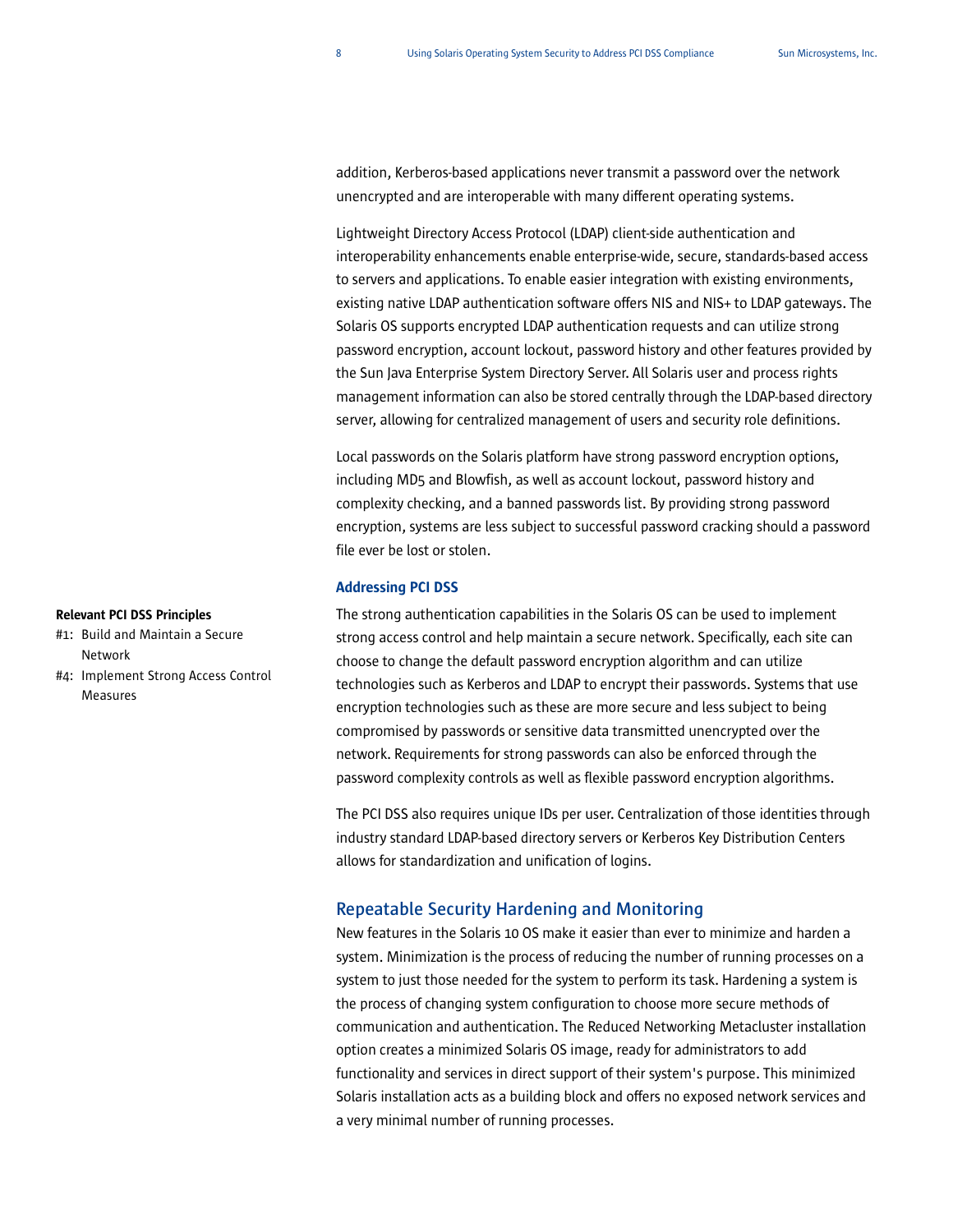As mentioned previously, Solaris 10 now includes a Secure By Default networking configuration that disables many unused network services, while configuring all other services for local system-only communications. Administrators can customize which services are running by utilizing the Solaris Service Manager. This functionality can be further protected using Solaris User and Process Rights Management to control exactly who can manage which services and with what privileges those services run.

The freely available Solaris Security Toolkit assists in the process of installing and maintaining a minimized and hardened operating system security configuration. The toolkit integrates with the Solaris JumpStart™ installation process or can be used on an existing system to harden a system according to a site-defined security profile. A collection of sample profiles, based upon the knowledge gained through years of Sun installation experience, is provided. The toolkit also includes an audit mechanism to compare a running system configuration against a site-specified hardening profile. In this way, the toolkit can be used to both verify and enforce compliance with an organization's OS security standards.

### Addressing PCI DSS

The security hardening and minimization tools available for the Solaris operating system help to build and monitor secure systems and networks. Specifically, the ability to customize a Solaris installation to include only the functionality that is absolutely necessary for proper functioning can help to reduce risk of exposure to attack. By utilizing the Solaris installation tools and the Solaris Security Toolkit, customers can also document the security hardening and minimization techniques they used to install Solaris and can dynamically check their system to ensure they are still in compliance with their desired security state.

To assist customers during their regular security checks, the Solaris Security Toolkit can be run in an *audit* mode that compares current file permissions, password settings, enabled services, software loaded onto a system and more against the known list of security profiles used to install the system. If the current system state is different than the original installation state, the toolkit can automatically re-apply the needed security changes.

## <span id="page-10-0"></span>**Containment and Mandatory Access Control**

The Solaris 10 OS includes isolation technology known as Solaris Containers. Each Solaris Container acts as an isolated Solaris instance with its own users, administrators, application software, file system, and networking. However, each instance also allows the global administrator to lock down certain settings such as network interface configuration and read-only shared directories. Applications running inside a Solaris Container do not have the ability to see or directly communicate with files or processes running inside another Solaris container on the same system. All applications on a Solaris Container also run with fewer maximum privileges than they would have

- #1: Build and Maintain a Secure Network #5: Regularly Monitor and Test
- Networks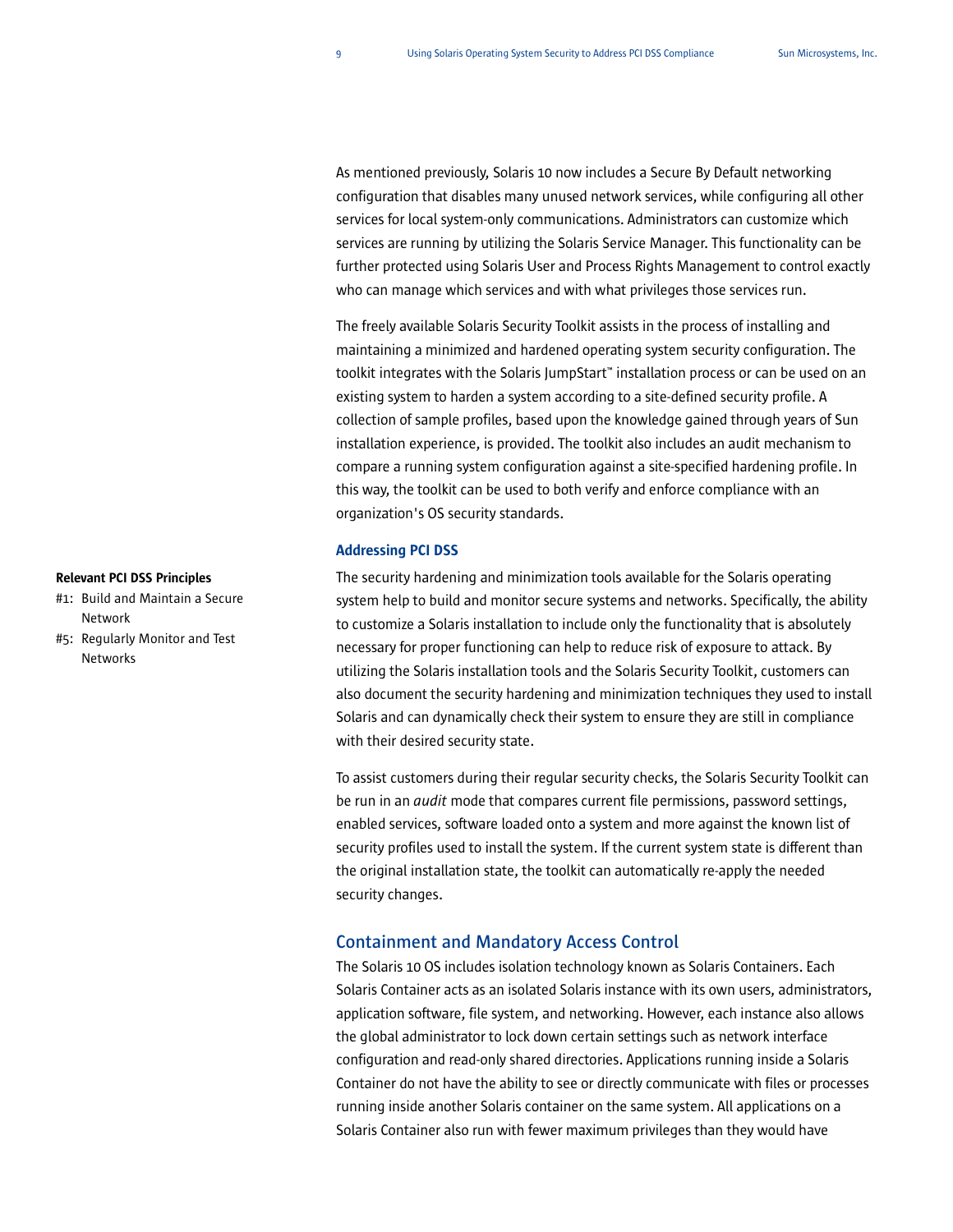running outside of a Solaris Container. In essence, a Solaris Container is a security boundary for an application and data.

Solaris Trusted Extensions enhance Solaris Containers and implement Mandatory Access Control (MAC) based on sensitivity labels applied to a Solaris Container. The security policy in the Solaris OS is extended to support labels on elements of the operating system so that data marked as Confidential can't be accessed by public services such as Web browsers and email applications, regardless of who attempts the access. In addition, data can't be written to a device, such as a CD or USB Flash drive, that is labeled with a lower classification than the data itself, which helps protect most sensitive data. Labeling extends to network packets, the CDE and Sun Java Desktop System interfaces, file systems, devices, printers, and all processes.

## Addressing PCI DSS

Containment and mandatory access controls help address the PCI DSS principles of maintaining secure networks, protecting cardholder data, and implementing strong access control measures. One requirement of the PCI DSS is to isolate services onto separate servers. Solaris Containers provide this separation, with all Solaris Containers isolated from each other. Even administrative or subversive action attempts within a Solaris Container do not directly affect data or applications running in another Solaris Container, because Solaris Resource Management allocations for virtual memory, CPU share and networking bandwidth override any errant process within a Solaris Container.

Starting with the Solaris 10 8/07 release, a separate network stack and interface card can be assigned to each Solaris Container to further separation. Additionally, the use of Solaris Trusted Extensions helps to address the need to control the access to cardholder data. Data can be classified for *internal use only* once it's obtained, thus moving it to a different Solaris Container where it can not be maliciously or accidentally written to a Web site, CD or inappropriate storage location to be compromised or stolen. Beyond OS containment, Sun recommends that network containment models such as Sun's Service Delivery Network Architecture be leveraged to provide greater levels of security and agility.

## **Conclusion**

Addressing the PCI DSS requires a comprehensive security program, and the Solaris OS is one critical component of such a program. The various features of the Solaris OS, as well as the other products and services available from Sun, provide a wide array of tools that can be used to address the vast majority of PCI DSS requirements.

These Solaris OS security features and other Sun products noted in this whitepaper provide a solid foundation that can be used in conjunction with a comprehensive security architecture. Using a systemic security approach like this helps organizations mature over time, adapt to emerging threats, and continue to meet evolving security

- #1: Build and Maintain a Secure Network
- #2: Protect Cardholder Data
- #4: Implement Strong Access Control Measures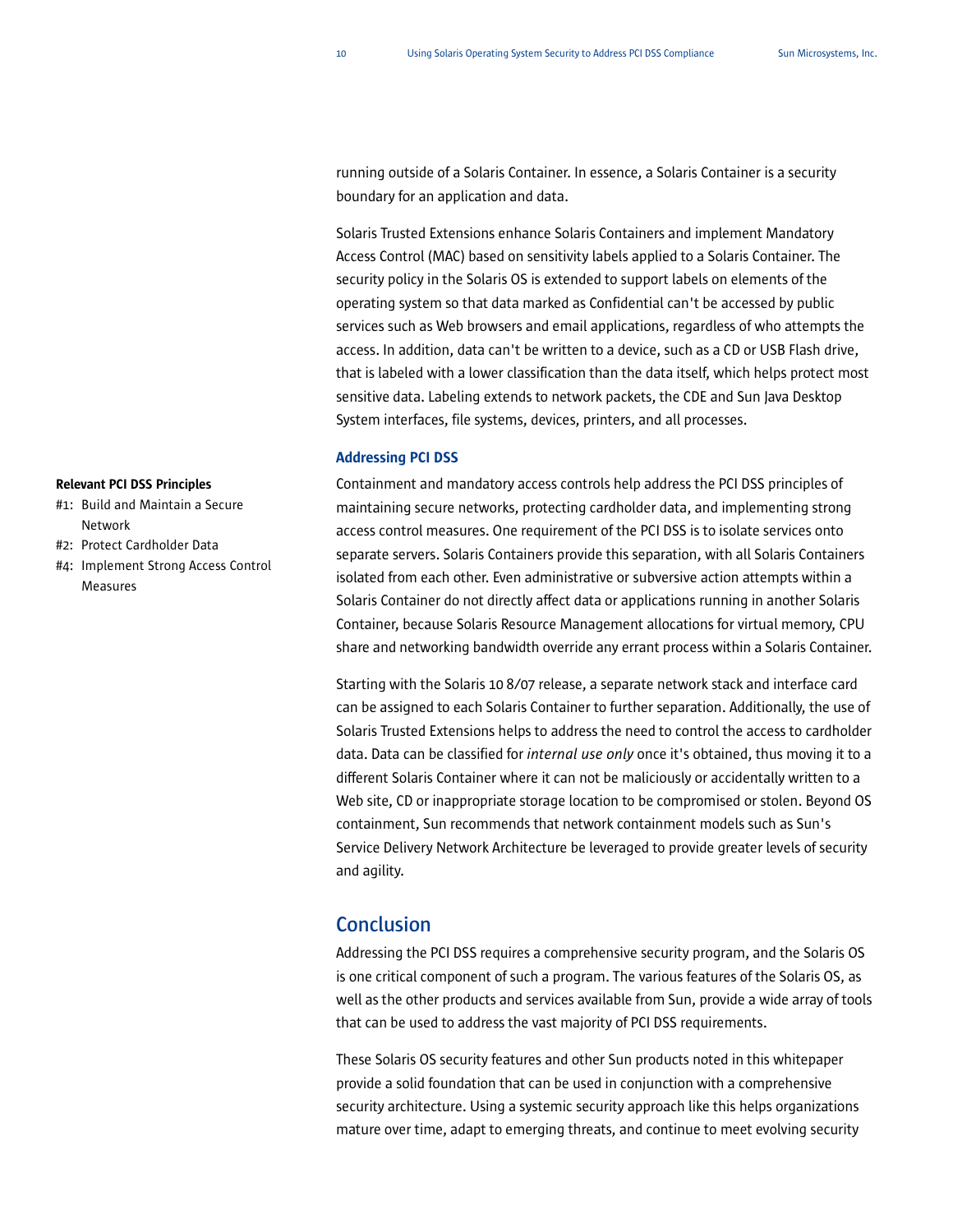standards. It is only through such a holistic approach that an organization can fully address the requirements of the PCI DSS.

For further assistance in developing such a program or for additional information regarding the use of the Solaris OS or other Sun products to address the PCI DSS, please contact a local Sun representative or visit the Sun web site at <http://www.sun.com>.

## **References**

- PCI Security Standards Council <http://www.pcisecuritystandards.org>
- Sun Security <http://www.sun.com/security>
- Solaris Security <http://www.sun.com/solaris/security>

## **Related Solaris Security Publications**

<span id="page-12-0"></span>• Thacker, Mark. "Eliminating Web Page Hijacking Using Solaris Security"*, Solaris 10 Security How To Guides.*

<http://www.sun.com/software/solaris/howtoguides/s10securityhowto.pdf>

• Sun, Ning and Bhattacharya, Pallab. "Using the Cryptographic Accelerator of the UltraSPARC T1 Processor," *Sun BluePrints OnLine*, March, 2006.

<http://www.sun.com/blueprints/0306/819-5782.pdf>

• Brunette, Glenn. "Enforcing the Two-Person Rule via Role-based Access Control in the Solaris 10 OS," *Sun BluePrints OnLine*, August, 2005.

<http://www.sun.com/blueprints/0805/819-3164.pdf>

- Brunette, Glenn. "Restricting Service Administration in the Solaris 10 Operating System," *Sun BluePrints OnLine*, June, 2005. <http://www.sun.com/blueprints/0605/819-2887.pdf>
- Brunette, Glenn. "Limiting Service Privileges in the Solaris 10 Operating System," *Sun BluePrints OnLine*, May 2005.

<http://www.sun.com/blueprints/0505/819-2680.pdf>

- Brunette, Glenn. "Integrating BART and the Solaris Fingerprint Database in the Solaris 10 Operating System," *Sun BluePrints OnLine*, April, 2005. <http://www.sun.com/blueprints/0405/819-2260.pdf>
- Brunette, Glenn. "Automating Centralized File Integrity Checks in the Solaris 10 Operating System," *Sun BluePrints OnLine*, March, 2005. <http://www.sun.com/blueprints/0305/819-2259.pdf>

## **Related Solaris Security Resources**

• Solaris Security Learning Center <http://www.sun.com/solaris/secure>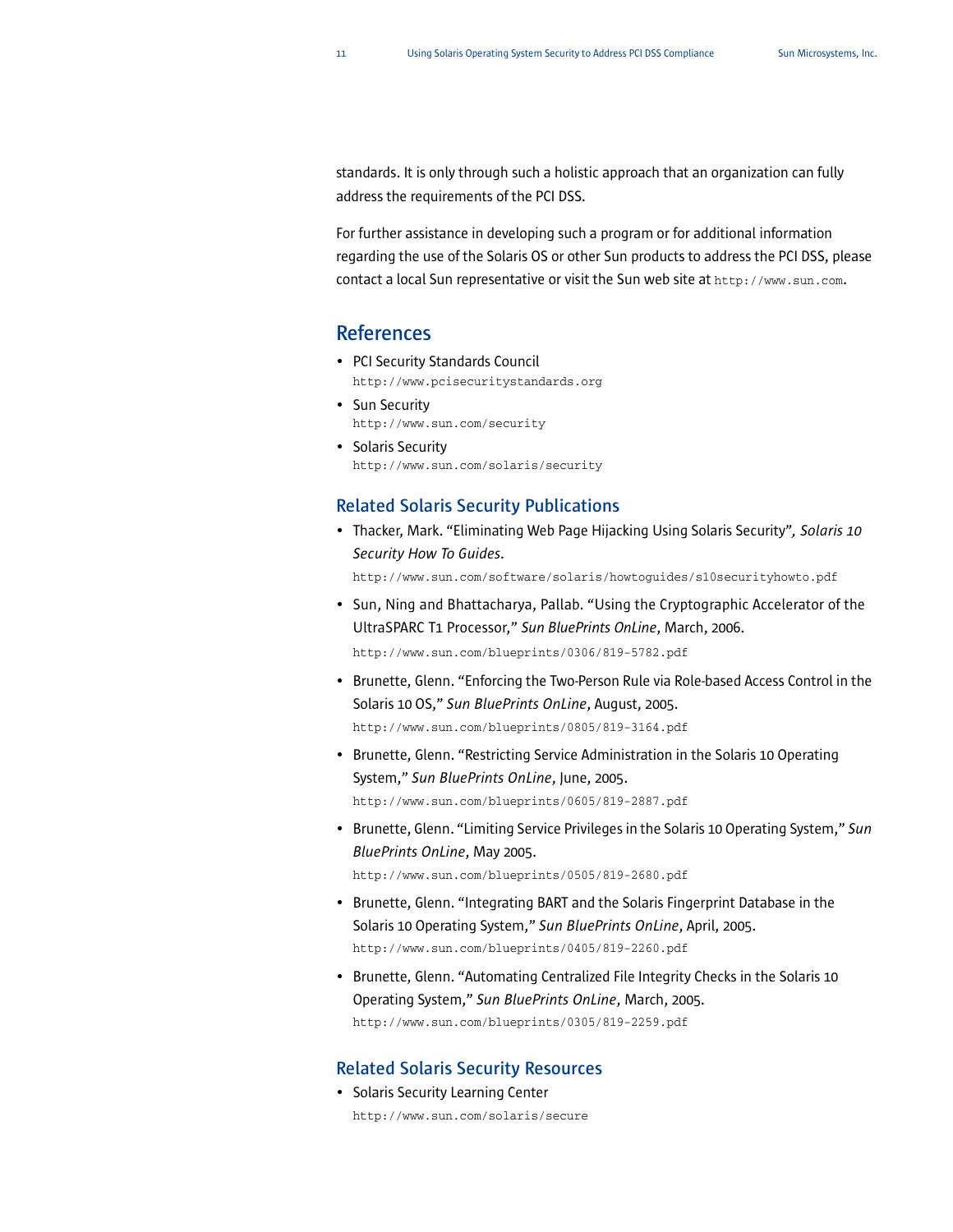- Personalizing Security in the Solaris 10 Operating System (Instructor-led Training) <http://www.sun.com/training/catalog/courses/SC-301-S10.xml>
- Solaris Security Toolkit

<http://www.sun.com/security/jass>

- OpenSolaris Security Community Library <http://www.opensolaris.org/os/community/security/library>
- OpenSolaris Security Presentations <http://www.opensolaris.org/os/community/security/preso>
- Solaris Fingerprint Database Tools <http://www.opensolaris.org/os/community/security/projects/sfpdb>

## **Related Sun Security Publications**

• Brunette, Glenn. "Toward Systemically Secure IT Architectures," *Sun BluePrints OnLine*, February, 2006.

<http://www.sun.com/blueprints/0206/819-5605.pdf>

- Lofstrand, Mikael and Carolan, Jason. "Sun's Pattern-Based Design Framework: The Service Delivery Network," *Sun BluePrints OnLine*, September, 2005. <http://www.sun.com/blueprints/0905/819-4148.pdf>
- Lofstrand, Mikael and Carolan, Jason. "The Service Delivery Network: A Case Study," *Sun BluePrints OnLine*, April, 2006.

<http://www.sun.com/blueprints/0406/819-6319.pdf>